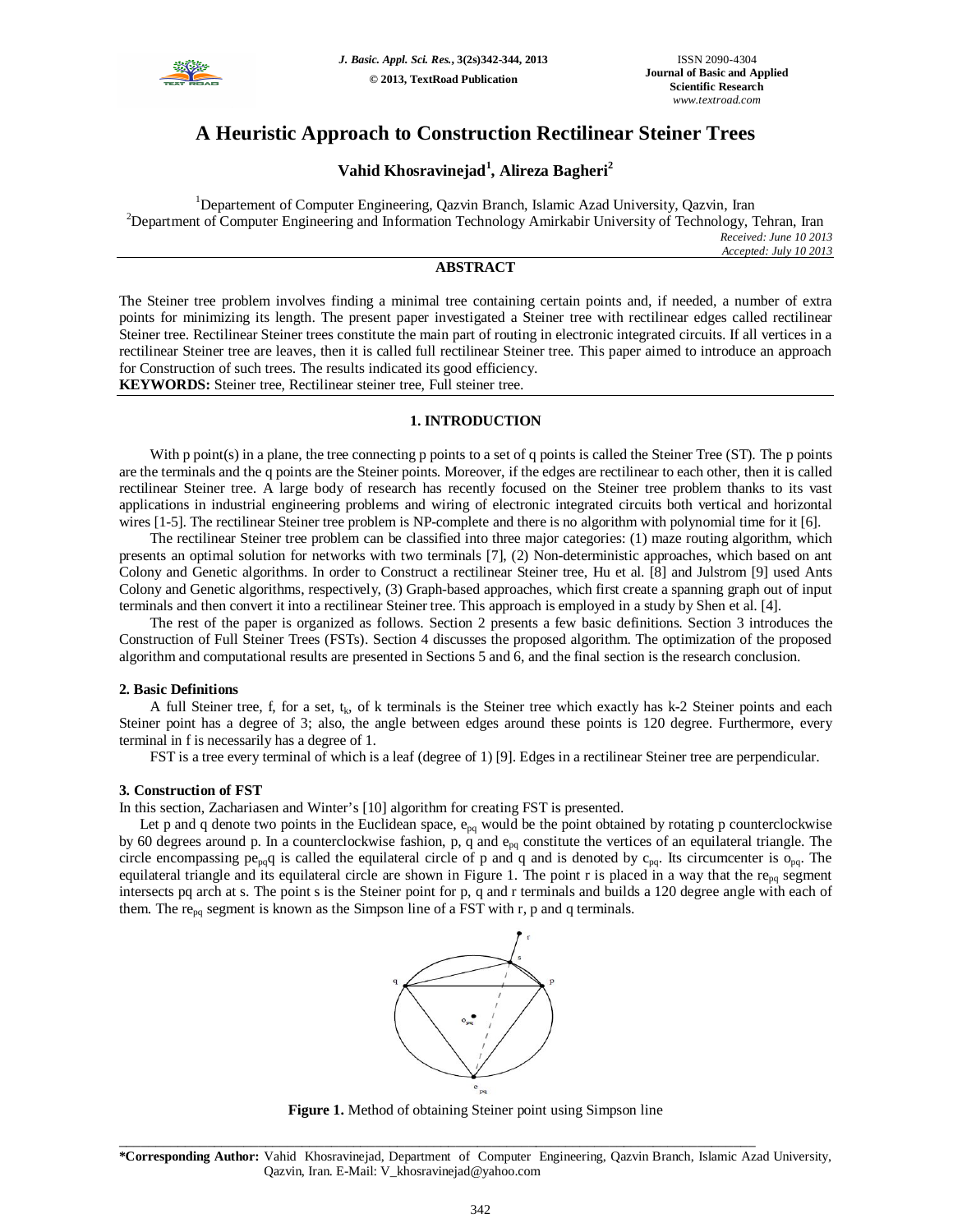Each FST could be created using the reversible feature of this principle. Figure 2 shows a sample FST for  $t_1$  to  $t_6$ terminals which are presented by bold lines.



**Figure 2.** A sample FST

#### **4. Proposed Algorithm for Construction Rectilinear FST**

First, the input terminals are used to construct a FST based on the algorithm of the previous section. Next, each inclined edge is converted into horizontal and vertical edges and the result is a rectilinear FST. Suppose e and e' are two adjacent edges from FST. In order to render them rectilinear, the following three cases are considered:

**Case 1.** both edges are in opposite regions (Figure 3a). In this case, e is converted into two horizontal and vertical lines (Figure 3b). Here, there are two cases for turning them rectilinear, one of which is selected randomly.

**Case 2.** the edges' regions are adjacent (Figure 3c). In this case, e and e' are converted into horizontal and vertical edges. There are multiple cases for conversion. Here, the case in which edges become superimposed is selected (Figure 3d).

**Case 3.** both edges are in the same region (Figure 3e). In this case, Figure 3f is used.

For example, e and e' are transformed into  $(v_a, v_b)$  and  $(v_b, v_c)$ , respectively. In this case, there are two possible cases for  $(v_c, v_e)$ , one of which is selected randomly.



**Figure 3**. Cases for converting inclined edges into perpendicular

#### **5. Optimization**

Once the inclined edges of FST are converted into rectilinear, the following steps should be used for optimization of the rectilinear FST.

#### **5.1.Removing superimposed edges**

In the rectilinear FST from Section 4, if Figures 4 (a), (c), (e), (g), and (i) is the case, then it should be converted into Figures 4 (b), (d), (f), (h), and (j), respectively.



#### **5.2. Removing vertices redundancy**

Definition 1. A redundant-vertex is a non-terminal with a degree of 2, and the both edges connected to it are parallel. In rectilinear FSTs, redundant vertices (Figure 5a) are removed and the edges connected to these vertices are connected to each other (Figure 5b).